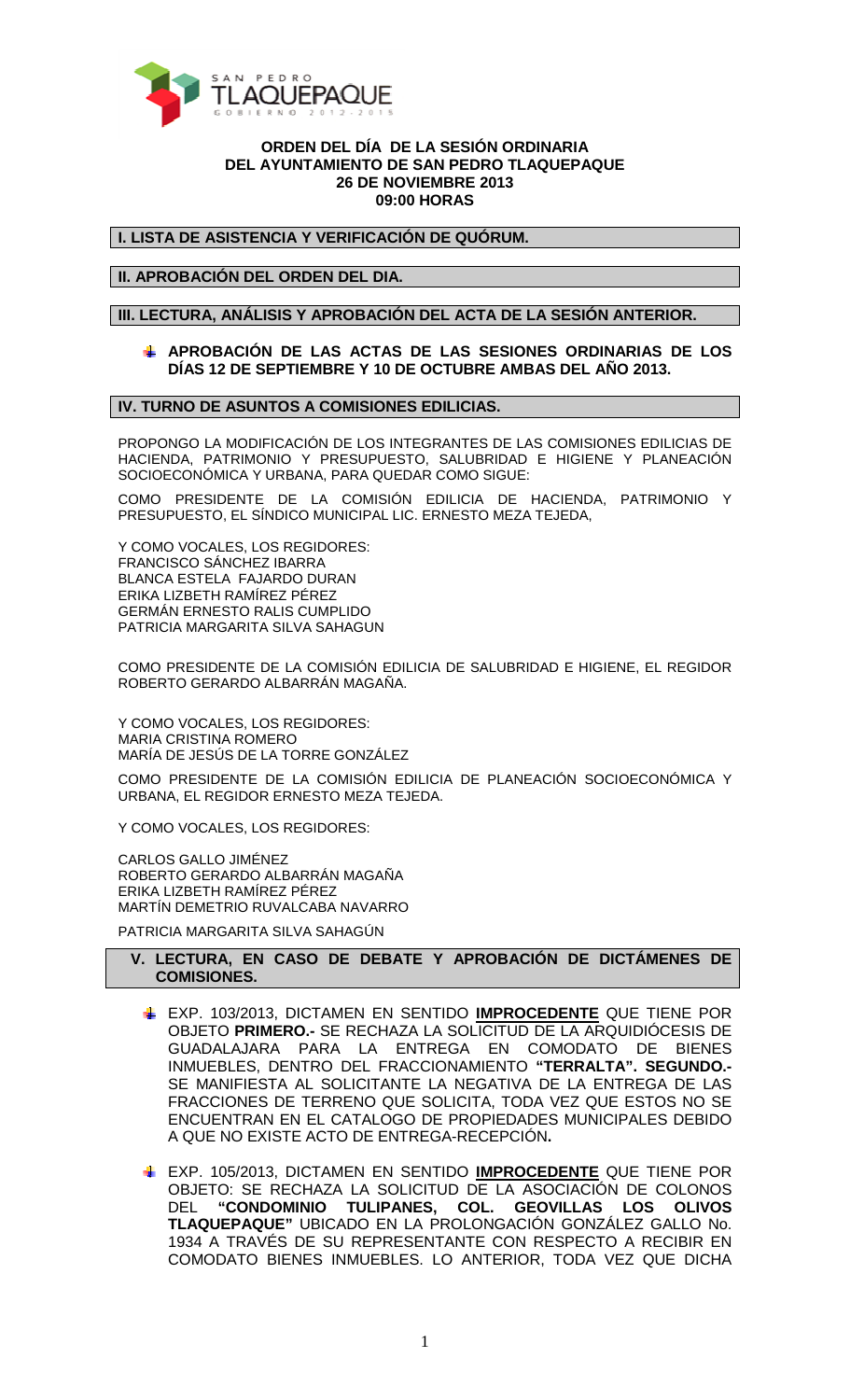

ÁREA FORMA PARTE DE LA ZONA FEDERAL DEL CUERPO DE AGUA QUE COLINDA CON DICHA ACCIÓN URBANÍSTICA. D.U. 4852/2013.

- **EXP. 106/2013, DICTAMEN EN SENTIDO PROCEDENTE QUE TIENE POR** OBJETO **PRIMERO.-** SE AUTORIZA LA ENTREGA EN COMODATO POR 10 AÑOS A LA ASOCIACIÓN DE COLONOS DEL CONDOMINIO **"EL ROBLE"** DE LOS SIGUIENTES BIENES INMUEBLES: A) LOS PREDIOS UBICADOS SOBRE LA AV. AGRÍCOLA # 2837, LOS CUALES ACTUALMENTE SE ENCUENTRAN OPERANDO COMO ÁREAS VERDES VECINALES. CON NUMERO DE ESCRITURA 5,400 Y FICHA TÉCNICA CORRESPONDIENTE (CÓDIGO 336 – J). **SEGUNDO.-** SE CONDICIONA A QUE EL COMODANTE **NO REALICE OBRAS DE EDIFICACIÓN** DE CUALQUIER TIPO Y GARANTICE EL LIBRE ACCESO A DICHA ÁREA DE CESIÓN. **TERCERO.-** SE FACULTA AL PRESIDENTE MUNICIPAL, SINDICO Y SECRETARIO PARA LA FIRMA DEL CONTRATO CORRESPONDIENTE.
- EXP. 115/2013, DICTAMEN EN SENTIDO **IMPROCEDENTE** QUE TIENE POR OBJETO **ÚNICO.-** SE RECHAZA LA FIRMA DE UN CONTRATO DE DONACIÓN CON EL SR. JOSÉ DE JESÚS MARTÍNEZ RUVALCABA, DE UN PREDIO DE SU PROPIEDAD CON UNA SUPERFICIE DE 7, 000 M2 APROXIMADAMENTE, PARA LA CONSTRUCCIÓN DE UN PLANTEL PREESCOLAR Y PRIMARIA EN LA **COLONIA SAN JUAN.** LO ANTERIOR Y BAJO DICTAMEN DE LA DIRECCIÓN GENERAL DE OBRAS PÚBLICAS SE NIEGA LA RECEPCIÓN DEL PREDIO EN DONACIÓN PARA EFECTO DE FIRMA DE CONTRATO; TODA VEZ QUE DICHO PREDIO EN CUESTIÓN SE ENCUENTRA CLASIFICADO COMO RESERVA URBANA A LARGO PLAZO CON EL USO HABITACIONAL UNIFAMILIAR DENSIDAD ALTA. ADEMÁS DE NO CONTAR CON LA INFRAESTRUCTURA REQUERIDA, ASÍ COMO CON LAS VÍAS DE ACCESO NECESARIAS Y ADEMÁS QUE DE CONFORMIDAD CON EL ARTICULO 54 DEL REGLAMENTO ESTATAL DE ZONIFICACIÓN DEL ESTADO DE JALISCO NO ES COMPATIBLE EL USO DE EQUIPAMIENTO BARRIAL (SECUNDARIA) CON EL USO HABITACIONAL UNIFAMILIAR DENSIDAD ALTA (H4-U).
- EXP. 118/2013, DICTAMEN EN SENTIDO PROCEDENTE QUE TIENE POR OBJETO **PRIMERO.-** SE AUTORIZA LA RECEPCIÓN DEL PREDIO EN DONACIÓN PARA EFECTO DE FIRMA DE CONTRATO Y TENGA COMO FIN, EL USO DE VIALIDAD MUNICIPAL: SUPERFICIE DE 6.2 METROS POR 30 METROS DE LARGO APROXIMADAMENTE, EN LA COLONIA **LOS PUESTOS,** MISMA QUE HACE CONEXIÓN ENTRE LAS CALLES INDEPENDENCIA Y MIGUEL ALDAMA Y QUE SE SUSTENTA CON LA ESCRITURA PÚBLICA 4978 DE LA NOTARIA PUBLICA NUMERO 10 DE SAN PEDRO TLAQUEPAQUE, ANTE LA FE NOTARIAL DEL LIC. JOSÉ CÓRDOVA LEMUS, ELABORADAS EL 2 DE JULIO DEL AÑO 2010, EN COMPRAVENTA A FAVOR DEL C. FELIPE DE JESÚS GÓMEZ SANTIAGO. LO ANTERIOR DERIVADO DE LA INTERVENCIÓN DEL CENTRO DE MEDIACIÓN MUNICIPAL Y ENUNCIADO EN EL ACTA EXPEDIENTE CMM 188/2011. **SEGUNDO.-** SE FACULTA AL PRESIDENTE MUNICIPAL, SINDICO Y SECRETARIO PARA LA FIRMA DE CONTRATO CORRESPONDIENTE.
- **EXP. 155-1/2013, DICTAMEN EN SENTIDO PROCEDENTE QUE TIENE POR** OBJETO **PRIMERO.-** SE AUTORIZA LA ENTREGA EN COMODATO POR 10 AÑOS DEL SIGUIENTE BIEN INMUEBLE: A LA ASOCIACIÓN DE COLONOS DEL CONDOMINIO HABITACIONAL DENOMINADO **PARQUES SANTA CRUZ 3** TRES, MANZANA VIII OCHO UBICADO SOBRE LA CALLE SAN FRANCISCO #2700. EL ÁREA COMÚN QUE SE ENCUENTRA UBICADO A UN COSTADO DEL ACCESO VEHICULAR SOBRE LA CALLE SAN FRANCISCO #2700 DEL CONDOMINIO HABITACIONAL CON NÚMERO DE ESCRITURA 10,814 Y FICHA TÉCNICA (CÓDIGO 352-Z). **SEGUNDO.-** SE CONDICIONA A QUE EL COMODANTE NO REALICE OBRAS DE EDIFICACIÓN DE CUALQUIER TIPO Y GARANTICE EL LIBRE ACCESO A DICHA ÁREA DE CESIÓN. **TERCERO.-** SE FACULTA AL PRESIDENTE MUNICIPAL, SINDICO Y SECRETARIO PARA LA FIRMA DEL CONTRATO CORRESPONDIENTE.
- EXP. 155-2/2013, DICTAMEN EN SENTIDO **IMPROCEDENTE** QUE TIENE POR OBJETO **ÚNICO.-** SE NIEGA LA PETICIÓN A LA ASOCIACIÓN DE COLONOS DEL COTO **"BAHÍA DE ACAPULCO".** LO ANTERIOR BAJO DICTAMEN DE LA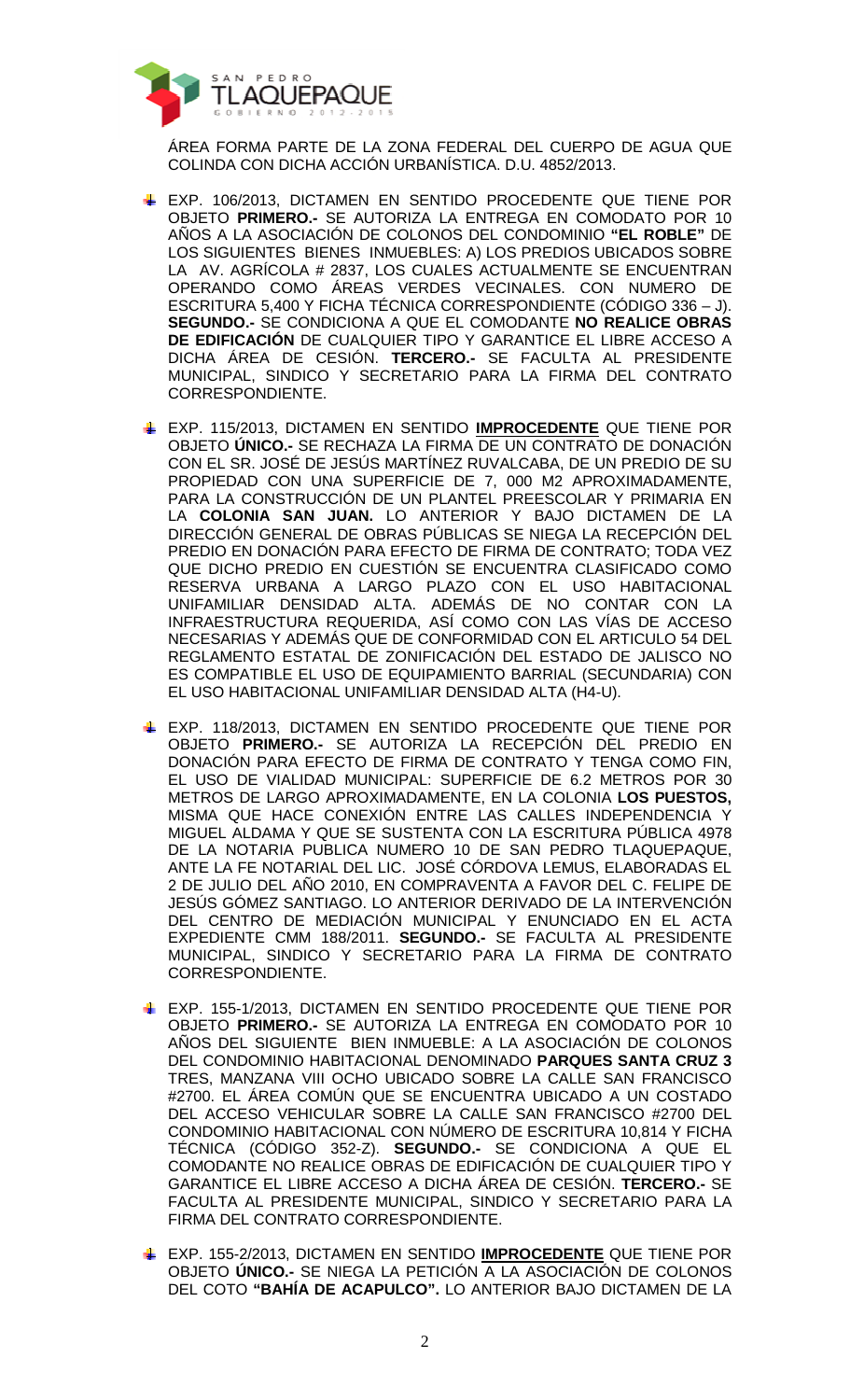

DIRECCIÓN GENERAL DE OBRAS PÚBLICAS, TODA VEZ QUE DICHO PREDIO SE ENCUENTRA EN COMODATO A FAVOR DE LA ARQUIDIÓCESIS DE GUADALAJARA.

- EXP. 155-3/2013, DICTAMEN EN SENTIDO PROCEDENTE QUE TIENE POR OBJETO **PRIMERO.-** SE AUTORIZA LA ENTREGA EN COMODATO POR 10 AÑOS DEL SIGUIENTE BIEN INMUEBLE A LA ARQUIDIÓCESIS DE GUADALAJARA. EL PREDIO UBICADO A UN COSTADO DE LA PARROQUIA "NUESTRA SEÑORA DEL REFUGIO" UBICADA SOBRE LA CALLE CONSTITUCIÓN #325 EN LA **COL. CERRO DEL CUATRO** Y QUE ES CONOCIDO COMO **"TEATRO AL AIRE LIBRE"** AL CUAL SE LE SEÑALA LA UBICACIÓN DEL CRUCE DE LAS CALLES MELCHOR OCAMPO Y CONSTITUCIÓN S/N, EL CUAL SE IDENTIFICA CON NUMERO DE ESCRITURA 15, 653 Y FICHA TÉCNICA CORRESPONDIENTE (CÓDIGO 141). **SEGUNDO.- SE CONDICIONA A QUE EL COMODANTE NO REALICE OBRAS DE EDIFICACIÓN.** LO ANTERIOR, TODA VEZ QUE PARA EFECTO DE LAS MISMAS HABRÁ DE REQUERIRSE SE REALICEN LOS TRAMITES CORRESPONDIENTES Y PERMISOS ANTE LA AUTORIDAD CORRESPONDIENTE. **TERCERO.-** SE FACULTA AL PRESIDENTE MUNICIPAL, SINDICO Y SECRETARIO PARA LA FIRMA DEL CONTRATO CORRESPONDIENTE.
- EXP. 162/2013, DICTAMEN EN SENTIDO PROCEDENTE QUE TIENE POR OBJETO **PRIMERO.-** SE AUTORIZA CELEBRAR UN CONTRATO DE COMODATO CON **"LECHE INDUSTRIALIZADA CONASUPO S.A. DE C.V. LICONSA"** DEL SIGUIENTE BIEN INMUEBLE POR UN TÉRMINO DE 10 AÑOS: DICHO PREDIO SE IDENTIFICA CON EL NUMERO DE ESCRITURA 25,254 (CÓDIGO 149) Y CUENTA CON UNA SUPERFICIE DE 1502.85 M2, EL CUAL PERTENECE AL CATALOGO DE BIENES INMUEBLES DE ESTE AYUNTAMIENTO Y SE ENCUENTRA UBICADO EN LA CALLE ANDADOR 5 DE MAYO Y PERIFÉRICO EN LA COLONIA SAN MARTÍN DE LAS FLORES DE ABAJO. **SEGUNDO.-** SE FACULTA AL PRESIDENTE MUNICIPAL, SINDICO Y SECRETARIO PARA LA FIRMA DEL CONTRATO CORRESPONDIENTE.
- EXP. 163/2013, DICTAMEN EN SENTIDO PROCEDENTE QUE TIENE POR OBJETO **PRIMERO.-** SE AUTORIZA LA MODIFICACIÓN DEL CONTRATO DE COMODATO, SOBRE LA SUPERFICIE AUTORIZADA A FAVOR DE LA **"LECHE INDUSTRIALIZADA CONASUPO S.A. DE C.V. LICONSA"** POR CONTAR CON UNA CONSTRUCCIÓN UBICADA EN EL CRUCE DE LAS CALLES LORETO Y MÁRTIRES DE CHICAGO EN LA COLONIA FRANCISCO SILVA ROMERO**. SEGUNDO.-** SE FACULTA AL PRESIDENTE MUNICIPAL, SINDICO Y SECRETARIO PARA LA FIRMA DEL CONTRATO CORRESPONDIENTE.
- EXP. 164/2013, DICTAMEN EN SENTIDO PROCEDENTE QUE TIENE POR OBJETO **PRIMERO.-** SE AUTORIZA CELEBRAR EL CONTRATO DE COMODATO POR UN TÉRMINO DE 10 AÑOS DEL SIGUIENTE BIEN INMUEBLE: **A FAVOR DE "SIAPA"** POR CONTAR CON UNA CONSTRUCCIÓN, EN LA COLONIA PARQUES DE SAN MARTÍN EN EL CRUCE DE LAS CALLES ALFREDO "PISTACHE" TORRES Y HERIBERTO "LA PULGA" DÍAZ. DICHO PREDIO SE IDENTIFICA CON EL NUMERO DE ESCRITURA 37,981 (CÓDIGO 443 - 2) DEL CATALOGO DE BIENES INMUEBLES DE ESTE AYUNTAMIENTO Y CUENTA CON UNA SUPERFICIE DE 3,290.09 M2. **SEGUNDO.-** SE FACULTA AL PRESIDENTE MUNICIPAL, SINDICO Y SECRETARIO PARA LA FIRMA DEL CONTRATO CORRESPONDIENTE.
- EXP. 176/2013, DICTAMEN EN SENTIDO PROCEDENTE QUE TIENE POR OBJETO **PRIMERO.-** SE AUTORIZA LA ENTREGA EN COMODATO POR 10 AÑOS LOS SIGUIENTES BIENES INMUEBLES, DE EQUIPAMIENTO INSTITUCIONAL Y VIALIDADES A LA ASOCIACIÓN DE COLONOS DEL FRACCIONAMIENTO **"PUERTA DEL PRADO": PRIMERO.-** BIENES INMUEBLES: **1.-** ÁREA DE CESIÓN PARA DESTINOS USO **ESPACIOS VERDES (EV)**, UBICADA EN LA MANZANA 3 DE LA ACCIÓN URBANÍSTICA DENOMINADA "PUERTA DEL PRADO", CON UNA SUPERFICIE DE 6,006.11 M2, DE CONFORMIDAD CON EL PROYECTO DEFINITIVO DE URBANIZACIÓN". **2.-** ÁREA DE CESIÓN PARA DESTINOS USO **ESPACIOS VERDES (EV)**, UBICADA EN LA MANZANA 4 DE LA ACCIÓN URBANÍSTICA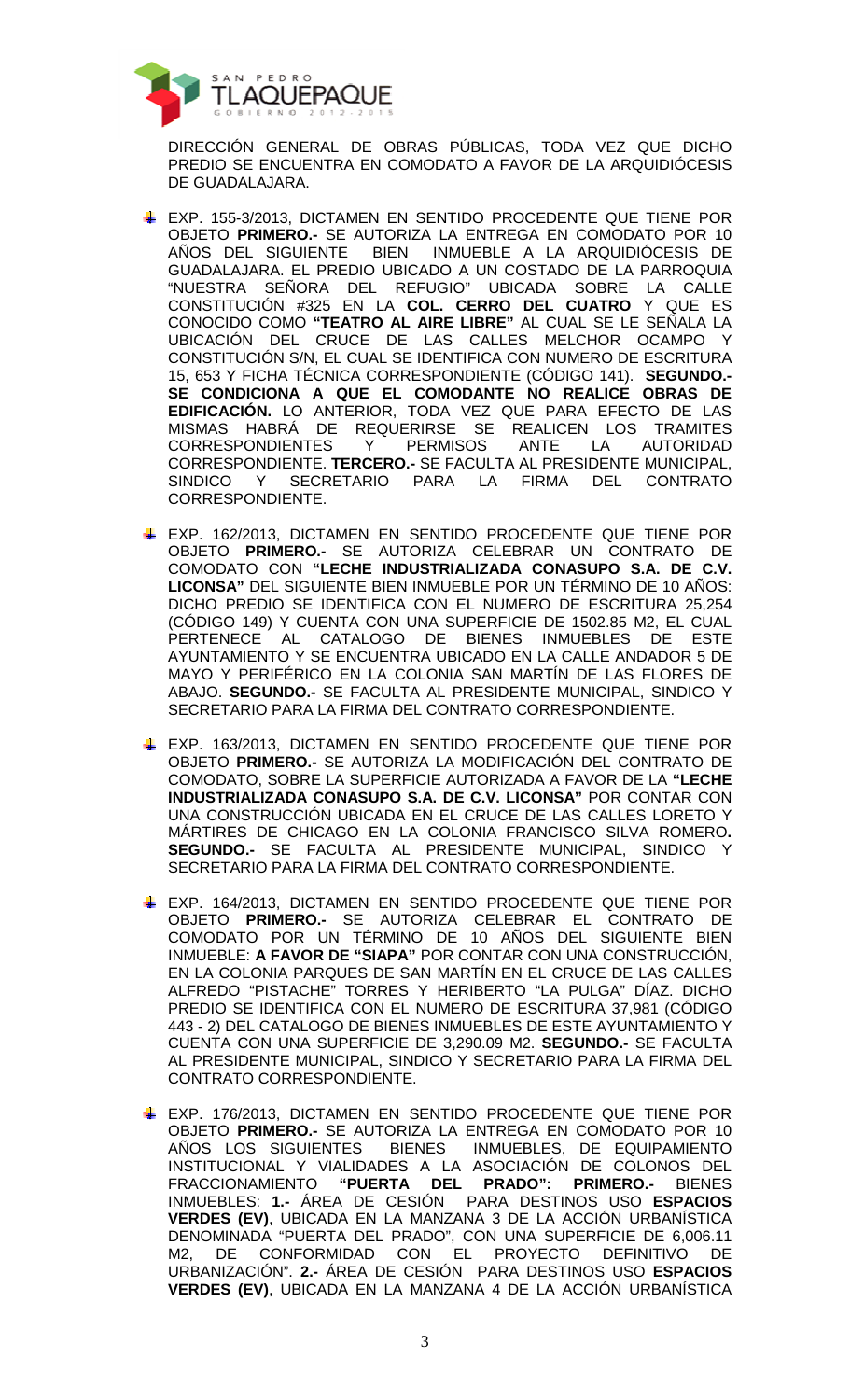

DENOMINADA "PUERTA DEL PRADO", CON UNA SUPERFICIE DE 380.86 M2, DE CONFORMIDAD CON EL PROYECTO DEFINITIVO DE URBANIZACIÓN". **3.-**  ÁREA DE CESIÓN PARA DESTINOS USO **EQUIPAMIENTO INSTITUCIONAL (EI)**, UBICADA EN LA MANZANA 2 DE LA ACCIÓN URBANÍSTICA DENOMINADA "PUERTA DEL PRADO", CON UNA SUPERFICIE DE 2,085.17 M2, DE CONFORMIDAD CON EL PROYECTO DEFINITIVO DE URBANIZACIÓN, Y **4.-** ÁREA DE CESIÓN PARA **VIALIDAD** DENOMINADO "CIRCUITO DEL PRADO", CON UNA SUPERFICIE DE 9,289.02 M2, DE CONFORMIDAD CON EL PROYECTO DEFINITIVO DE URBANIZACIÓN. **SEGUNDO.-** SE CONDICIONA A LA ASOCIACIÓN DE COLONOS DEL FRACCIONAMIENTO **"PUERTA DEL PRADO"** NO REALICE OBRAS DE EDIFICACIÓN DE CUALQUIER TIPO Y GARANTICE EL LIBRE ACCESO A DICHAS ÁREAS DE CESIÓN, ADEMÁS CUANDO LA SUPERFICIE CONSIGNADA PARA EQUIPAMIENTO INSTITUCIONAL SEA REQUERIDA POR LA SECRETARIA DE EDUCACIÓN PARA SU DESTINO, SE LE HARÁ DE SU CONOCIMIENTO PARA EL RETIRO DEL COMODATO. **TERCERO.-** SE FACULTA AL PRESIDENTE MUNICIPAL, SÍNDICO Y SECRETARIO PARA LA FIRMA DEL CONTRATO CORRESPONDIENTE.

- EXP. 104/2013, DICTAMEN EN SENTIDO PROCEDENTE QUE TIENE POR OBJETO **PRIMERO.-** SE AUTORIZA LA ENTREGA EN COMODATO POR 10 AÑOS DEL SIGUIENTE BIEN INMUEBLE: A LA ASOCIACIÓN DE COLONOS DEL **"FRACCIONAMIENTO MERIDIANO HOGARES DEL ÁLAMO"** EL ÁREA COMÚN QUE SE ENCUENTRA UBICADA ENTRE LAS CALLES DE RIVERA, ÁLAMO, CENTENARIO Y PRIMAVERA AMARILLA, LA CUAL CUENTA CON UNA SUPERFICIE DE 717.73 M2, DE CONFORMIDAD CON EL PROYECTO DEFINITIVO DE URBANIZACIÓN; Y QUE ES UTILIZADA POR LOS COLONOS COMO ÁREA DE RECREACIÓN Y ESPARCIMIENTO. CON NÚMERO DE ESCRITURA 10,761 Y FICHA TÉCNICA (CÓDIGO 377). B.I. 562/2013. LO ANTERIOR QUEDANDO CONDICIONADO A QUE EL COMODANTE **NO REALICE OBRAS DE EDIFICACIÓN DE CUALQUIER TIPO Y GARANTICE EL LIBRE ACCESO A DICHA ÁREA DE CESIÓN.** D.U. 4044/2013. **SEGUNDO.-** SE FACULTA AL PRESIDENTE MUNICIPAL, SINDICO Y SECRETARIO PARA LA FIRMA DEL CONTRATO CORRESPONDIENTE.
- **EXP. 63/2013, DICTAMEN EN SENTIDO PROCEDENTE QUE TIENE POR** OBJETO: **PRIMERO.-** SE AUTORIZA LA ENTREGA EN COMODATO POR 10 AÑOS A LA ASOCIACIÓN DE COLONOS DEL CONSEJO DE ADMINISTRACIÓN DEL FRACCIONAMIENTO "PARQUES DEL PALMAR O PARQUES SANTA CRUZ DEL VALLE 3RA SECCIÓN", CONDOMINIO 5, MANZANA VIII (COTO PALMA REAL) DE LOS SIGUIENTES BIENES INMUEBLES: ÁREA DE CESIÓN PARA DESTINOS USO ESPACIOS VERDES, UBICADA EN LA MANZANA VIII DE LA ACCIÓN URBANÍSTICA DENOMINADA **"PARQUES SANTA CRUZ DEL VALLE II Y/O PARQUES DEL PALMAR",** CON SUPERFICIE DE 1, 293.24 MTS2. APROBADA EN EL PROYECTO DEFINITIVO DE URBANIZACIÓN Y RECIBIDA POR EL AYUNTAMIENTO A TRAVÉS DEL ACTO FORMALIZADO EN LA ESCRITURA PUBLICA DE TRANSMISIÓN DE PROPIEDAD DE ÁREAS DE CESIÓN PARA DESTINOS Y VIALIDADES A TITULO GRATUITO NUMERO 22, 981 DE FECHA 09 DE FEBRERO DEL 2009, DE LA ACCIÓN URBANÍSTICA DENOMINADA "PARQUES SANTA CRUZ DEL VALLE II Y/O PARQUES DEL PALMAR" **SEGUNDO.-** SE CONDICIONA A QUE EL COMODANTE NO REALICE OBRAS DE EDIFICACIÓN DE CUALQUIER TIPO Y GARANTICE EL LIBRE ACCESO A DICHA ÁREA DE CESIÓN. **TERCERO.-** SE FACULTA AL PRESIDENTE MUNICIPAL, SINDICO Y SECRETARIO PARA LA FIRMA DEL CONTRATO CORRESPONDIENTE.
- EXP. 80/2013, DICTAMEN EN SENTIDO PROCEDENTE QUE TIENE POR OBJETO: **PRIMERO.-** SE AUTORIZA LA ENTREGA EN COMODATO POR 10 AÑOS A LA ASOCIACIÓN DEL CONSEJO DE ADMINISTRACIÓN DEL CONDOMINIO 11, MANZANA III (COTO GRANATE) ISLA MEZCALA #5006, FRACCIONAMIENTO "MIRADOR DEL TESORO" DE LOS SIGUIENTES BIENES INMUEBLES: 1.- ÁREA DE CESIÓN PARA DESTINOS USO ESPACIOS VERDES, UBICADA EN LA MANZANA III DE LA ACCIÓN URBANÍSTICA DENOMINADA **"MIRADOR DEL TESORO",** CON UNA SUPERFICIE DE 1, 030.69 M2 APROBADA EN EL PROYECTO DEFINITIVO DE URBANIZACIÓN Y RECIBIDA POR EL AYUNTAMIENTO A TRAVÉS DEL ACTO FORMALIZADO EN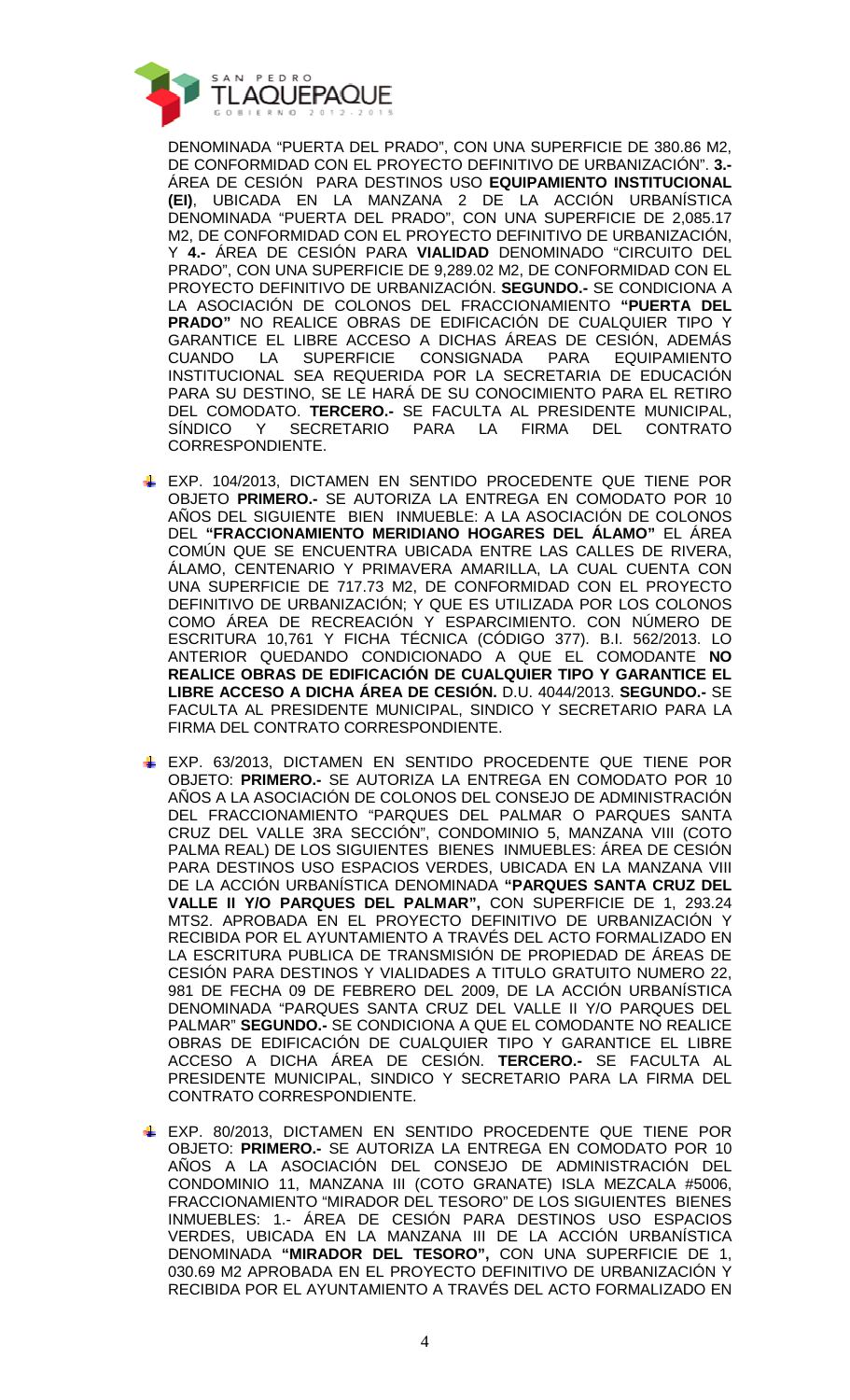

LA ESCRITURA PUBLICA DE TRANSMISIÓN DE PROPIEDAD DE ÁREAS DE CESIÓN PARA DESTINOS Y VIALIDADES A TITULO GRATUITO NUMERO 8, 407 DE FECHA 08 DE MARZO DE 1995, DE LA ACCIÓN URBANÍSTICA DENOMINADA "MIRADOR DEL TESORO". **SEGUNDO.-** SE CONDICIONA A QUE EL COMODANTE **NO REALICE OBRAS DE EDIFICACIÓN** DE CUALQUIER TIPO Y GARANTICE EL LIBRE ACCESO A DICHA ÁREA DE CESIÓN. **TERCERO.-** SE FACULTA AL PRESIDENTE MUNICIPAL, SINDICO Y SECRETARIO PARA LA FIRMA DEL CONTRATO CORRESPONDIENTE.

- EXP. 181/2013, DICTAMEN EN SENTIDO PROCEDENTE QUE TIENE POR OBJETO: SE AUTORIZA EL **PRESUPUESTO DE EGRESOS PARA EL EJERCICIO FISCAL 2014.**
- EXP. 156/2013, DICTAMEN EN SENTIDO PROCEDENTE QUE TIENE POR OBJETO: **PRIMERO.-** SE APRUEBA **LA ACTUALIZACIÓN DEL ATLAS DE RIESGOS EN EL MUNICIPIO DE SAN PEDRO TLAQUEPAQUE, 2013. SEGUNDO.-** PUBLÍQUESE LA **ACTUALIZACIÓN DEL ATLAS DE RIESGOS EN EL MUNICIPIO DE SAN PEDRO TLAQUEPAQUE, 2013** EN LA GACETA MUNICIPAL A EFECTO DE SU DEBIDA PROMULGACIÓN. **TERCERO.-** UNA VEZ EN VIGENCIA LA PRESENTE **ACTUALIZACIÓN DEL ATLAS DE RIESGOS EN EL MUNICIPIO DE SAN PEDRO TLAQUEPAQUE 2013**, PUBLÍQUESE PARA SU MEJOR DIFUSIÓN EN EL PORTAL ELECTRÓNICO DE INTERNET DEL MUNICIPIO PARA DAR CUMPLIMIENTO EN LO ESTABLECIDO EN EL ARTÍCULO 32 INCISO D) DE LA LEY DE INFORMACIÓN PÚBLICA DEL ESTADO DE JALISCO Y SUS MUNICIPIOS.
- EXP. 131/2013, DICTAMEN EN SENTIDO **IMPROCEDENTE** QUE TIENE POR OBJETO: **ÚNICO.-** SE NIEGA LA PETICIÓN A ESTE H. AYUNTAMIENTO PARA LA CREACIÓN DEL **REGLAMENTO DE ÉTICA Y CONDUCTA POLICIAL PARA LA PROTECCIÓN Y DEFENSA DE LOS DERECHOS HUMANOS** EN EL MUNICIPIO DE SAN PEDRO TLAQUEPAQUE.

### **VI. ASUNTOS GENERALES.**

- SE AUTORIZA LA MINUTA DE **DECRETO** MARCADA CON EL NÚMERO **24460,** EL CUAL REFORMA EL ARTÍCULO 111 DE LA CONSTITUCIÓN POLÍTICA DEL ESTADO DE JALISCO APROBADA POR EL PLENO DEL CONGRESO DEL ESTADO DE JALISCO EN SESIÓN DE FECHA 19 DE JULIO DE 2013.
- SE AUTORIZA A LOS CIUDADANOS PRESIDENTE MUNICIPAL, SECRETARIO DEL AYUNTAMIENTO, SÍNDICO Y ENCARGADO DE LA HACIENDA MUNICIPAL, PARA QUE EN NOMBRE Y REPRESENTACIÓN DE ESTE GOBIERNO MUNICIPAL DE SAN PEDRO TLAQUEPAQUE, JALISCO; SUSCRIBAN EL ACUERDO DE COORDINACIÓN CON EL EJECUTIVO<br>FEDERAL, A TRAVÉS DE LA SECRETARIA DE DESARROLLO SOCIAL FEDERAL, A TRAVÉS DE LA SECRETARIA DE DESARROLLO SOCIAL "SEDESOL", Y POR OTRA PARTE EL PODER EJECUTIVO DEL ESTADO DE JALISCO, REPRESENTADO POR LA SECRETARIA DE PLANEACIÓN, ADMINISTRACIÓN Y FINANZAS, Y LA SECRETARÍA DE DESARROLLO E INTEGRACIÓN SOCIAL, PARA LA OPERACIÓN DEL **PROGRAMA PARA EL DESARROLLO DE ZONAS PRIORITARIAS EJERCICIO FISCAL 2013,** DONDE ESTE MUNICIPIO SERÁ LA INSTANCIA EJECUTORA Y RESPONSABLE DE LOS RECURSOS ASIGNADOS PARA EL PROYECTO DENOMINADO "CONSTRUCCIÓN DE PISO FIRME Y CONSTRUCCIÓN DE DRENAJE", CON UNA INVERSIÓN TOTAL DE \$7'994,417.01 (SIETE MILLONES NOVECIENTOS NOVENTA Y CUATRO MIL CUATROCIENTOS DIECISIETE PESOS 01/100 M.N.), DONDE LA "SEDESOL" APORTARÁ LA CANTIDAD DE \$ 2'132,059.86 ( DOS MILLONES CIENTO TREINTA Y DOS MIL CINCUENTA Y NUEVE PESOS 86/100 M.N.) Y EL "ESTADO" APORTARÁ LA CANTIDAD DE \$ 5'862,357.15 (CINCO MILLONES OCHOCIENTOS SESENTA Y DOS MIL TRESCIENTOS CINCUENTA Y SIETE PESOS 15/100 M.N.).
- SE AUTORIZA **DESINCORPORAR DEL INVENTARIO DE BIENES MUEBLES** DEL PATRIMONIO MUNICIPAL, 05 BANDERAS, 05 PEDESTALES, 05 TRIPIES Y 05 ASTAS, QUE SE ENCUENTRAN INVENTARIADAS EN LA DIRECCIÓN DE EDUCACIÓN PARA SER ENTREGADOS EN DONACIÓN A DIVERSAS ESCUELAS DEL MUNICIPIO DE SAN PEDRO, TLAQUEPAQUE.